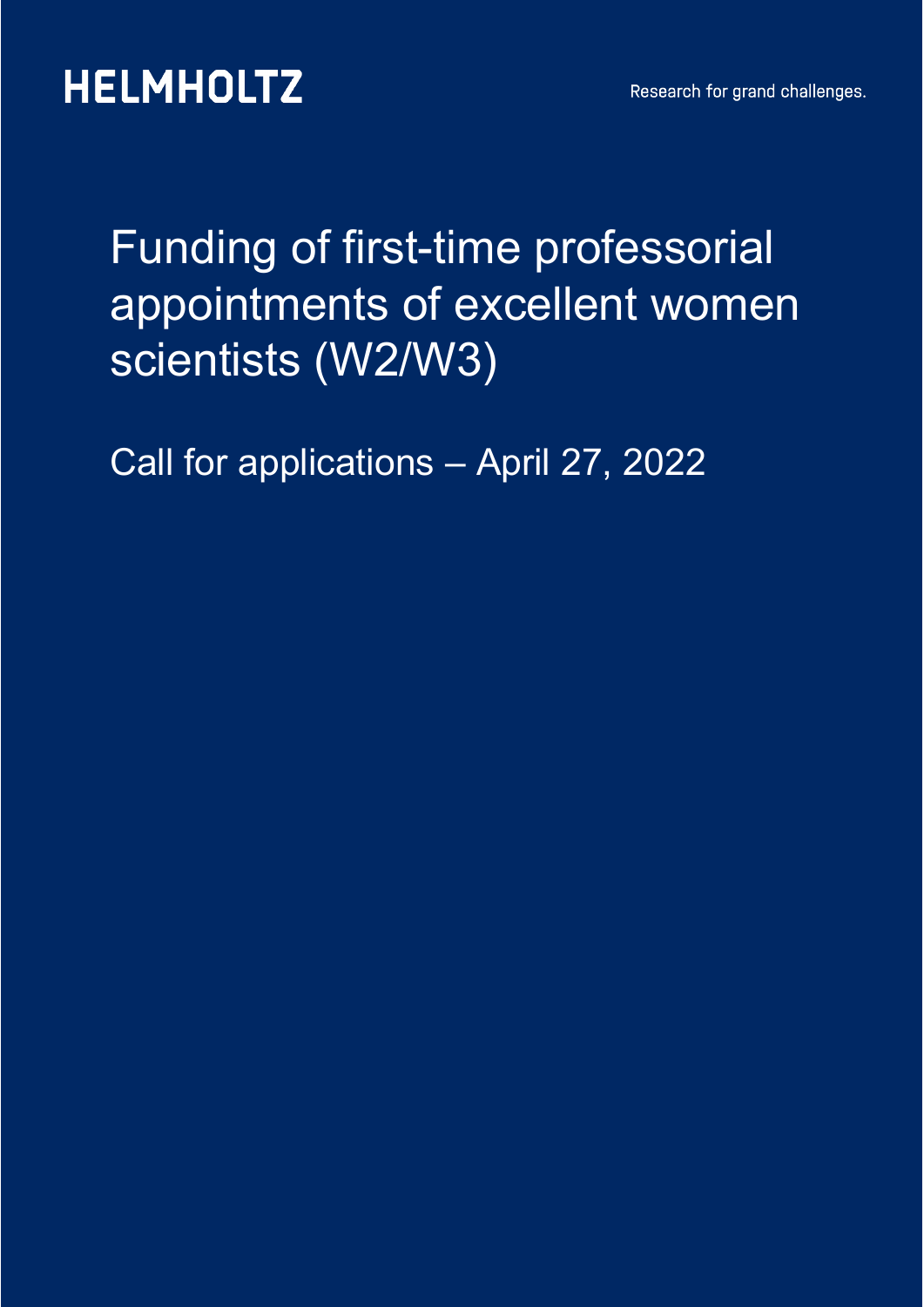Within the framework of the Joint Initiative for Research and Innovation, the Helmholtz Association is intensifying its efforts to attract and fund excellent women scientists – especially from abroad – to top positions. This call aims to support these efforts through the first-time professorial appointment program (W2/W3) for advanced women scientists who are about to become a scientific leader in their field and demonstrate outstanding scientific performance.

## 1. Purpose

The fundamental goal of the funding instrument is to facilitate the establishment of highly qualified candidates as professors. Therefore, the program aims to support the first appointment of excellent women scientists to universities at the W2 or W3 level and to help them to establish themselves as professors. The strategic objectives of this funding program are to increase the proportion of women at the medium levels of Helmholtz management and to strengthen cooperation with partner universities. With respect to the target group, the program aims to recruit and retain highly qualified women scientists and create reliable career prospects by funding only permanent appointments. The additional resources also create scope for financing and equipping this first W2 or W3 position and, for example, for early appointments (so-called "vorgezogene Berufungen"). Women scientists who have already been employed at Helmholtz Centers can be funded if the appointment involves a clear career step for junior professors, young investigators group leaders, or other postdocs and if the candidate shows an outstanding scientific performance.

### 2. Scope and duration of the funding

Up to five professorship positions will be funded within this call. The funding volume for both W2 and W3 professorships amounts to 200,000 euros per scientist and year and increases the basic funding of the recruiting Helmholtz Center. The Helmholtz Center and partner university are expected to provide additional financial resources of substantial amount. The funding can be used to finance the position of the woman scientist, the members of her research group and relevant equipment. An essential prerequisite for funding is a concept for the use of the funds that details their deployment and additional resources provided by the Helmholtz Center and the partner university. The jointly appointing institutions are strongly encouraged to come up with innovative offers to attract the target group (dual-career measures, onboarding offers, etc.).

The funding is targeted to the woman scientist who is awarded a first-time professorial appointment through this program. If funding is granted, the successful appointment as professor (submission of the certificate of appointment is necessary) is a prerequisite for transferring funds to the budget of the recruiting Helmholtz Center. After notification of the successful appointment and announcement of the start of employment, this funding increase for the respective research programs will be granted accordingly for the duration of the employment contract at the respective Helmholtz Center. If the funded scientist leaves the Helmholtz Center, the payment of the person-related funding to the Center ends. In this case, the Helmholtz Center is obliged to inform the Helmholtz Head Office of the leave immediately. Nomination of a replacement candidate is not possible.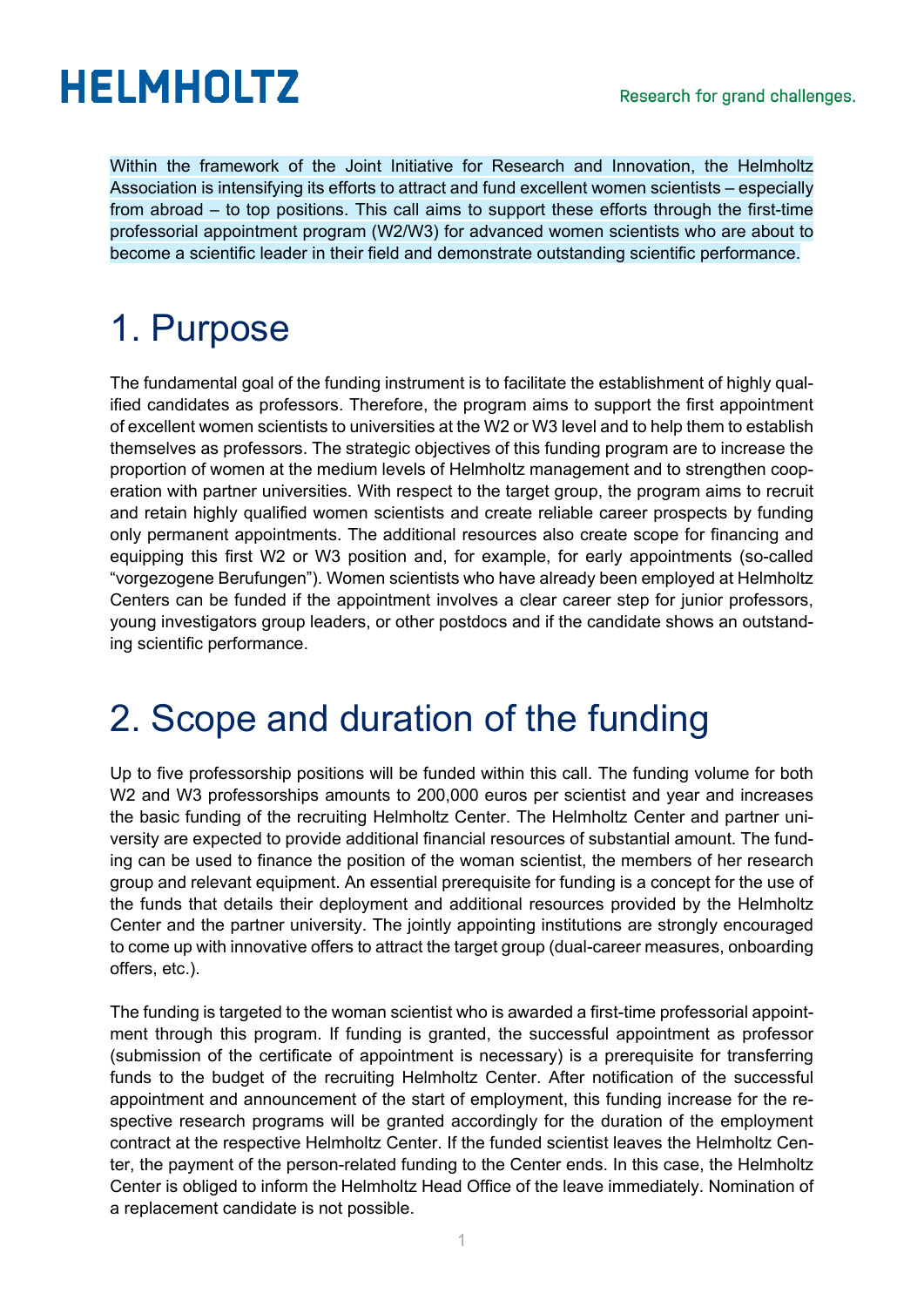## 3. Target group

The funding program aims to support outstanding women scientists from both Germany and abroad who demonstrate outstanding scientific performance and for whom a decisive step towards a professorship can be supported. Such "rising star" candidates include:

- Internal and external candidates who will be appointed for the first time to the W2 or W3 professorship level from a junior professorship, young investigators group leadership position, or another post-doctoral position. The current position should correspond to the level 'R3 – Established Researcher' of the European Commission's research profile descriptors. The envisaged professorship must be permanent. The candidates should be excellent scientists within their respective fields.
- External candidates who are currently in a fixed-term professorship and are to be recruited to a permanent position at Helmholtz, such as from a fixed-term W2 position at another institution to a W3 position at Helmholtz. Candidates who are already in permanent professorships or are to be appointed from a fixed-term W2 position at Helmholtz to a permanent W3 position are not eligible for funding.
- Women researchers who currently hold professorial positions at foreign institutions and are to be recruited to a Helmholtz Center, with a focus on women scientists in the earlier phases of their careers as leaders in science (in contrast to the call for applications for "Helmholtz Distinguished Professorship – Funding for the recruitment of leading international women scientists").

### 4. Selection criteria

The most important selection criterion is the outstanding scientific performance of the applicants (CV, publications, citation index, awards, etc.). For German candidates, documentation of relevant research experience at foreign institutions is another key criterion. Other criteria include:

- Originality of the planned research work,
- Outstanding qualifications, documented by such accomplishments as an ERC Starting Grant or comparable funding, on the part of the nominated candidate,
- Complementarity of the candidate's research profile with the applying Helmholtz Center and the research program,
- The joint commitment of the Helmholtz Center and the partner university to support the successful establishment of the candidate as a professor. It is imperative that aspects of equipment, but also structural concerns (such as support for integration into university departments) and supporting personnel development measures and, if applicable, dualcareer measures will be addressed. The current status of and further plans for the appointment procedure must be outlined by the partner university.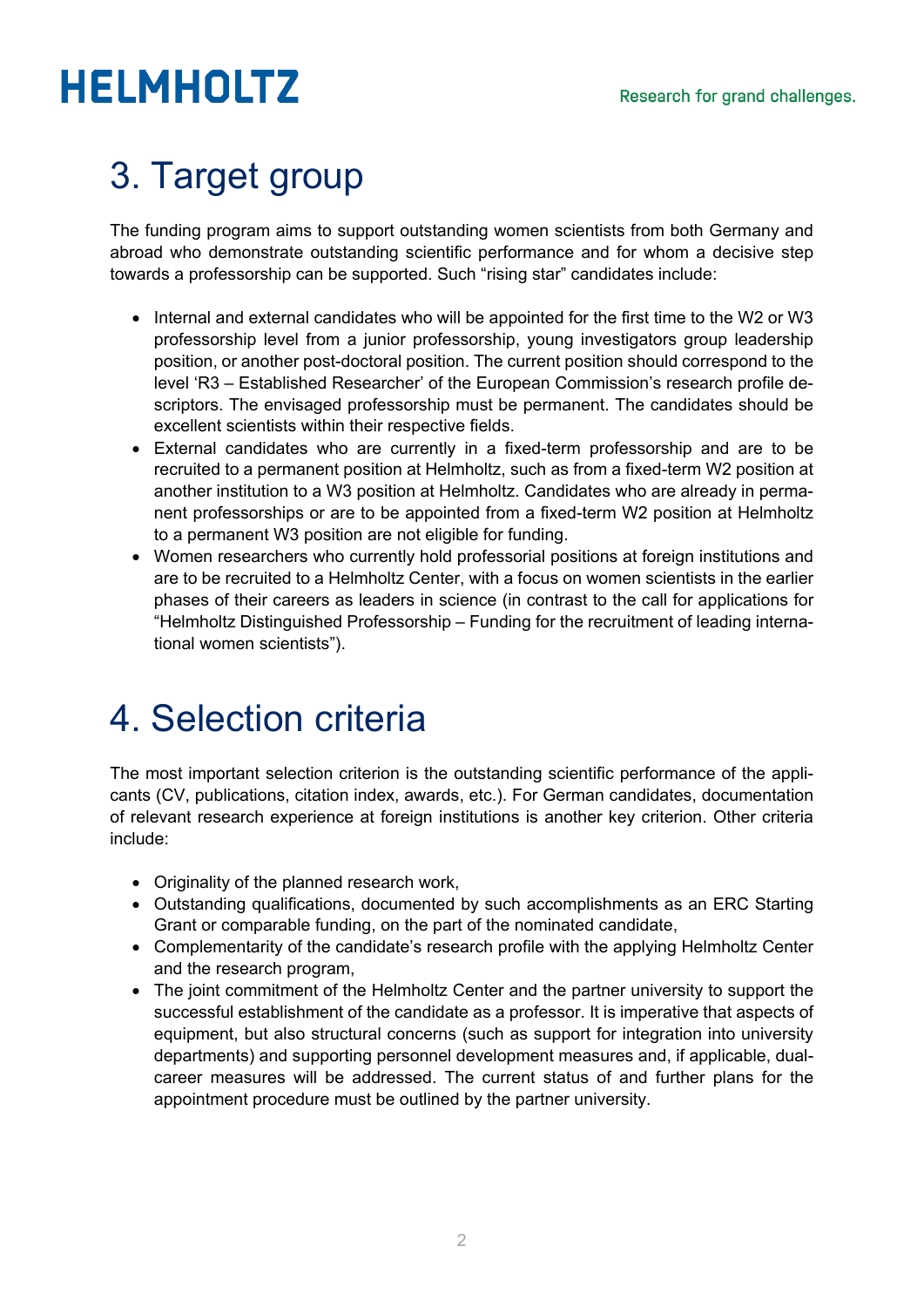## 5. Application and selection process

The application and selection process involves the following steps (see also Annex 7):

- Interested women scientists should approach the respective Helmholtz Center directly and get in touch with the contact persons indicated (see Annex 6). At the same time, the Helmholtz Centers are invited to actively recruit suitable candidates.
- The Helmholtz Centers are encouraged to organize an internal pre-selection process and enter into negotiations with their partner universities.
- The applications for funding will then be jointly prepared by the Helmholtz Center and the candidate and submitted to the Helmholtz Head Office in Berlin via the Helmholtz Centers' Boards of Directors. Applications sent by candidates directly to the Helmholtz Head Office will not be accepted.
- At least two written reviews from international peers will be solicited by the Helmholtz Head Office for each application.
- In the event that the program is oversubscribed, the President reserves the right to make a pre-selection on the basis of the written reviews that have been obtained.
- Not later than six weeks before the meeting of the selection panel, the applying Helmholtz Centers will be informed of whether the relevant application will be considered in the next step.
- The final selection will be based on the recommendation of an independent, interdisciplinary panel of international experts. Invitations to the candidates for a personal presentation will be forwarded at least six weeks before the date of the selection meeting.
- The Helmholtz Centers' Boards of Directors will be informed about the results of the funding decision within two working days after the candidate's presentation at the selection meeting.
- The selected candidates must be appointed as professors not later than 18 months after funding has been approved. Otherwise, the funding expires.
- Funding will be transferred to the budget of the recruiting Helmholtz Center after a copy of the appointment certificate has been submitted and commencement of employment has been reported to the Helmholtz Head Office. The Head Office will promptly notify the German Federal Ministry of Education and Research (BMBF) that the funds have been approved.

## 6. Dates and deadlines

August 19, 2022: Deadline for submission of complete applications by the Helmholtz Centers to the Helmholtz Head Office via the project management platform

November 21, 2022: Deadline for submission of the statement by the partner university to the Helmholtz Head Office via the project management platform

December 19, 2022: Final selection meeting in Berlin

Not later than 18 months after funding approval: Deadline for submitting a copy of the appointment certificate and start of funding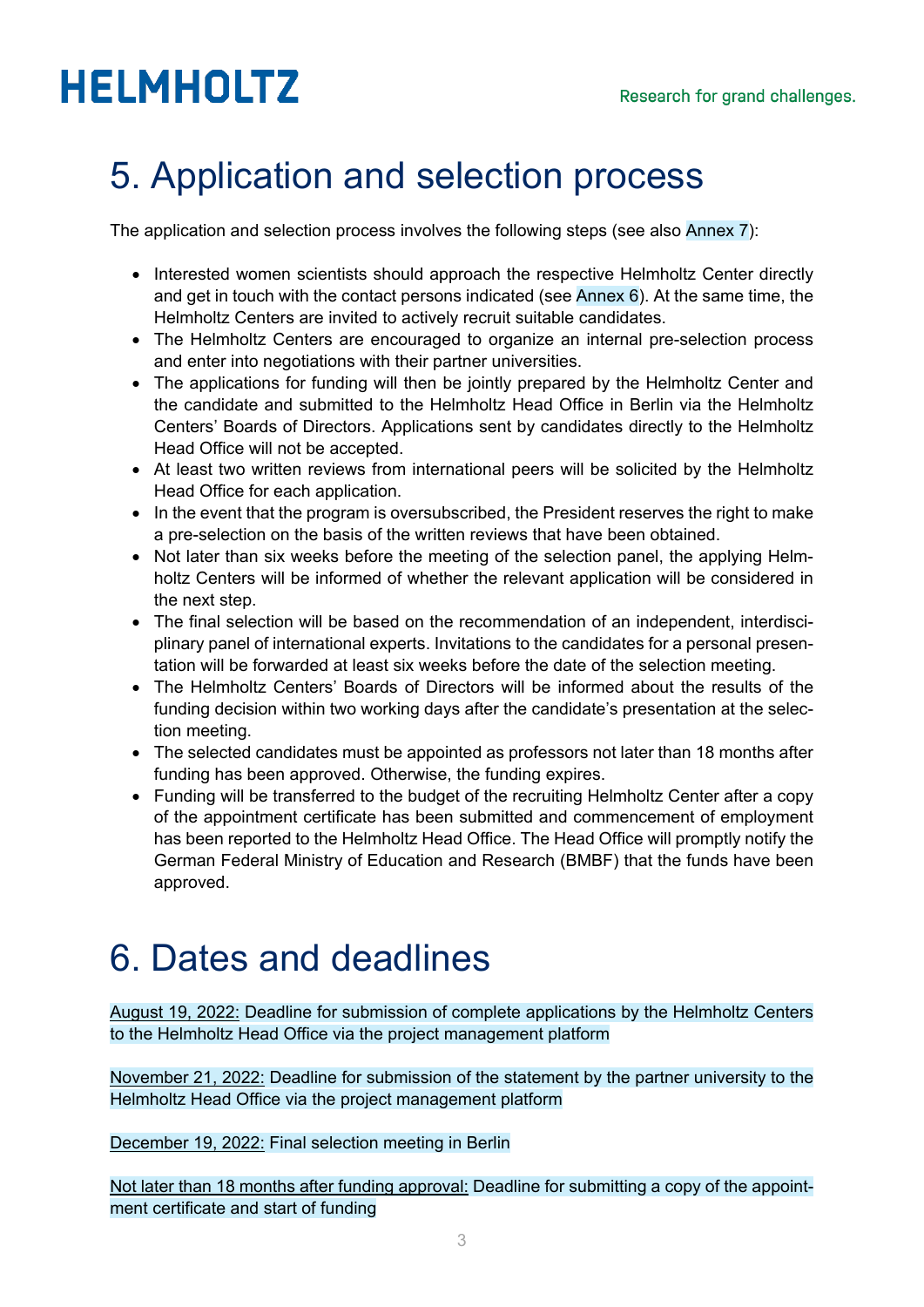Please note: The new project management platform is currently being developed and will be continuously rolled out over the course of 2022. In order to give a short introduction to the submission process via the platform, we will offer a brief workshop presumably in July 2022. The contact persons listed in Annex 6 will be notified in due time.

### 7. Documents to be submitted

Only complete applications will be considered. The Head Office may exclude incomplete applications or applications that indicate biased reviewers.

The applicant is the nominating Helmholtz Center. The complete application documents must be submitted via the new project management platform by August 19, 2022 (cut-off date). All components of the application must be written in English.

### I. Cover letter from the Helmholtz Centers' Boards of Directors

#### Separate document, English, PDF

We ask that the cover letter from the Helmholtz Centers' Boards of Directors is written in English. The cover letter from the Boards of Directors should address the following aspects:

- strategic importance of the appointment for the Helmholtz Center, complementarity with the Helmholtz program, and relevance to the research field
- resources commitment with reference to the matching funds listed in the financial plan
- assignment to a program or defined division into several programs
- information on the status of arrangements with the candidate and the partner university

### II. Assessable application

Based on the application template (Annex 1) with the following structure, English, one PDF for all components.

Please note: Annex 1 is a template for preparing the application. Using this template is a formal prerequisite for application submission. The maximum number of pages specified for each component must not be exceeded.

#### 1. Overview of the application

- stakeholders and thematic focus
- nominated candidate
- summary of the planned research program for the first five years
- 2. Role of the activities of the nominated candidate in the strategy of the applying Helmholtz Center and the relevant Helmholtz research program(s) (max. 2 pages)
	- strategic goals of the appointment
	- collaboration and networking with universities and non-university research institutions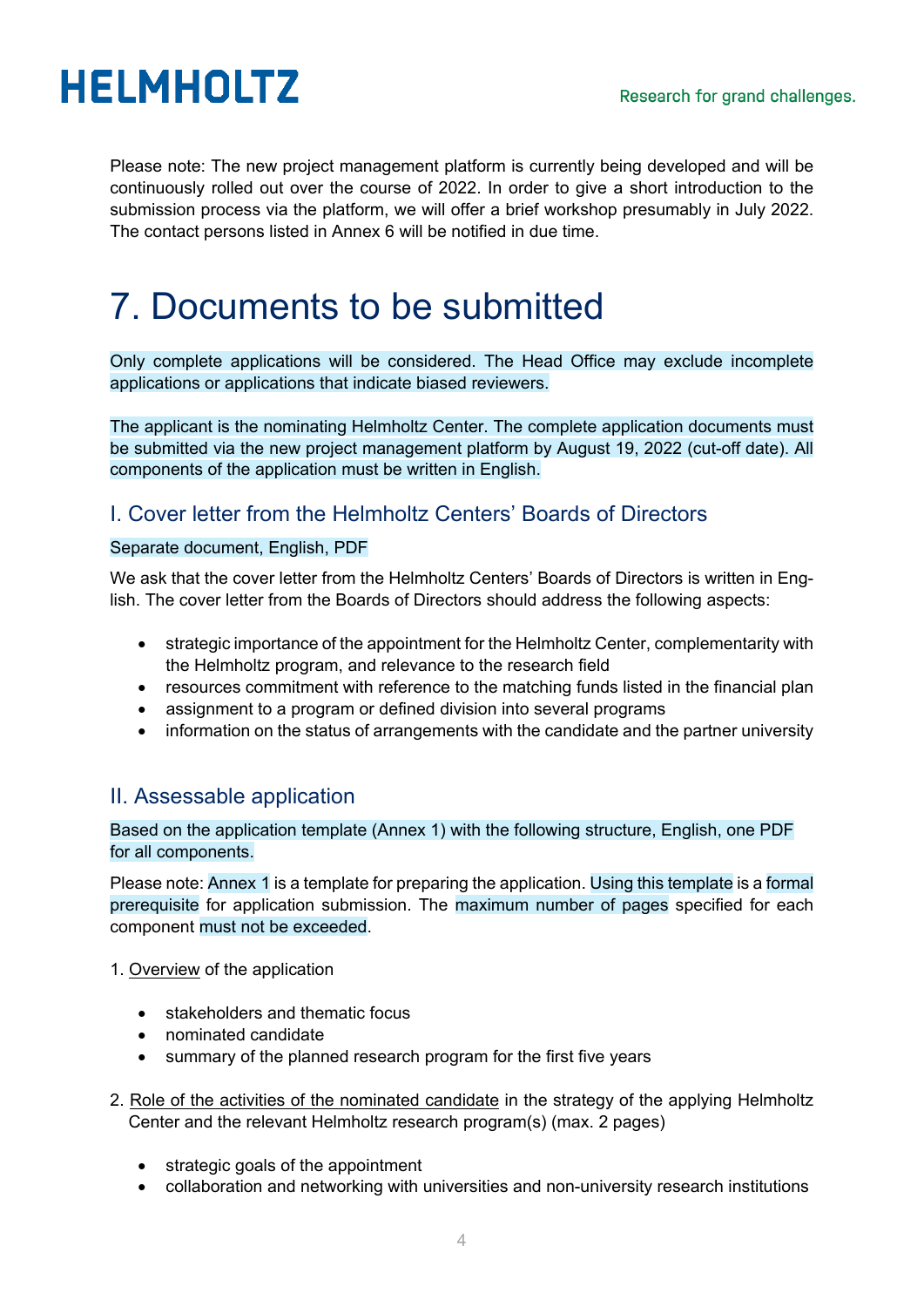- 3. Motivation of the nominated candidate (max. 2 pages)
	- motivation to join the Helmholtz Center
	- motivation to join the partner university
- 4. Curriculum vitae of the nominated candidate (max. 3 pages)
- 5. Description of the planned work program (max. 15 pages)
	- state of the art and preliminary work
	- objectives
	- five-year work program including proposed research methods
	- long-term research plans

Note: A reference list can be added and will not be counted as part of the max. 15 pages.

#### 6. Financial plan

- The financial plan must be submitted as part of the written application as well as separate Excel file.
- Please prepare the financial plan first using the Excel file (Annex 2) and then paste the calculated data additionally into the application template (Annex 1) under chapter 6.1 and 6.2.
- For details, see application component "III. Financial plan" below.

#### 7. Publications and patents

- publication metrics
- five selected key publications
- publication list
- patents (if applicable)
- 8. Recommendation letter from the Scientific Advisory Board of the Helmholtz Center sub mitting the application (English, PDF) (max. 2 pages)

### III. Financial plan

Separate Excel file (Annex 2) & copying of the values into the application template (Annex 1) under chapter 6.1 and 6.2.

The following two tables must be calculated:

- Table 6.1: costs for the first five years with annual data on personnel costs, costs of materials and supplies, and investments. In the event of division into several programs, this must be clearly stated in the financial plan.
- Table 6.2: financial contributions by the Helmholtz Center, financial contributions by the partner university (if applicable) and funding from this scheme, that is: resources of the Joint Initiative for Research and Innovation.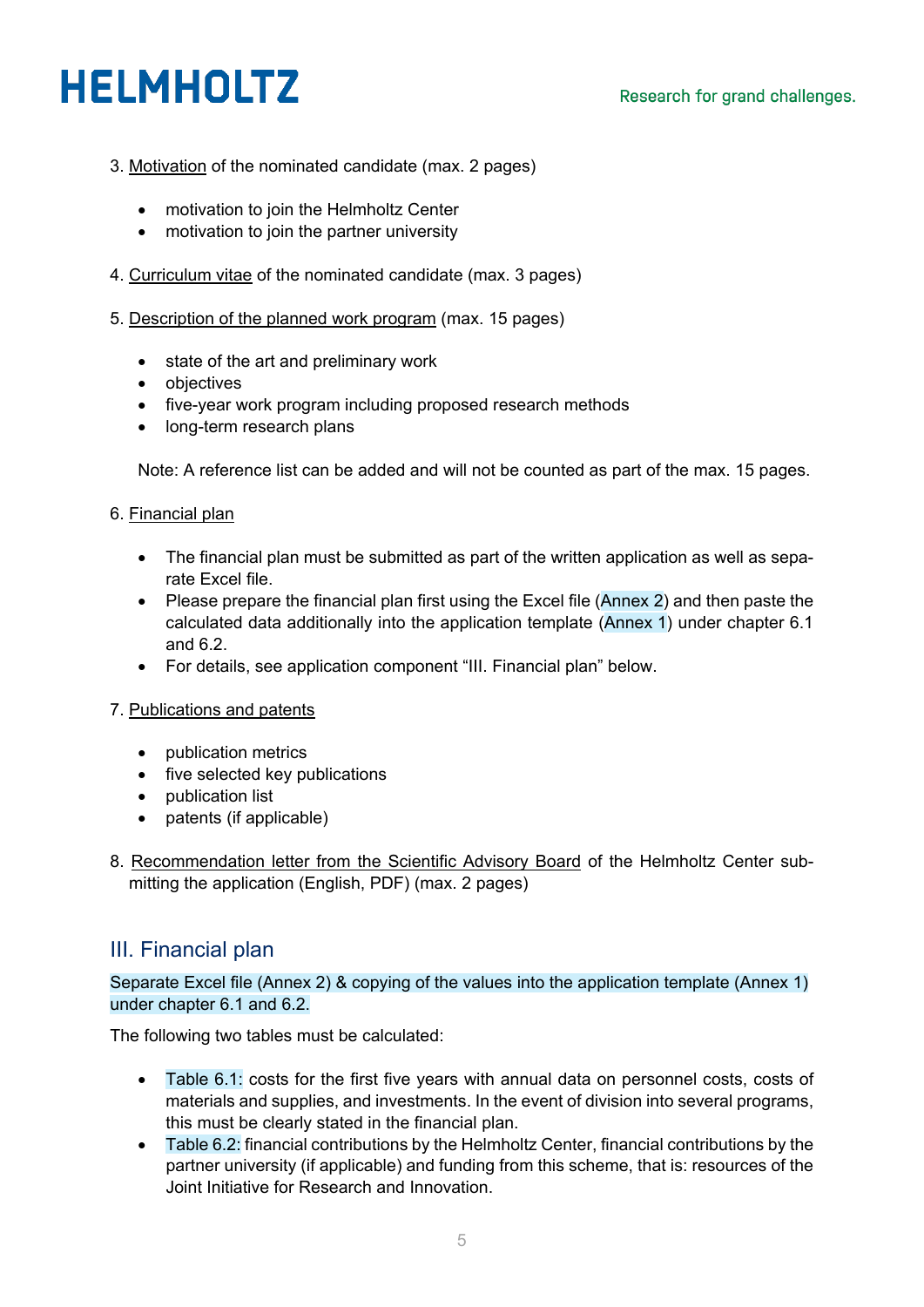### IV. Partner university statement

#### Separate document, English, PDF

The partner university statement must be written in English and should be signed by highranking officials (president, vice president or dean, including official stamp). This statement should address the following aspects:

- intended appointment (denomination, integration into the department and any other relevant structures)
- promised resources, if applicable planned dual-career measures
- appointment procedure outlook

The partner university statement must be submitted to the Helmholtz Head Office via the project management platform by November 21, 2022 at the latest.

### V. Proposal of six unbiased reviewers in the relevant field

#### Separate document, English, Excel file

Please use Annex 3 (Excel file) for listing six unbiased potential reviewers.

### VI. Declaration with regard to the proposal of six unbiased reviewers in the relevant field

Please consider the notes in Annex 4 which must be signed by the nominated candidate.

### VII. Declaration of consent regarding data protection

Use Annex 5 to consent to our data policy which must be signed by the nominated candidate.

### File names

Please submit the application documents via the new project management platform as PDF files (no more than 3 MB) respectively as Excel files in the following order and name the files as indicated below:

I Cover letter CandidateSurname Center.pdf

II Application CandidateSurname Center.pdf

III Financial plan CandidateSurname Center.xlxs

IV University statement CandidateSurname Center.pdf

- V Proposal unbiased reviewers CandidateSurname Center.xlxs
- VI\_Declaration\_unbiased\_reviewers\_CandidateSurname\_Center.pdf
- VII Declaration data protection CandidateSurname Center.pdf